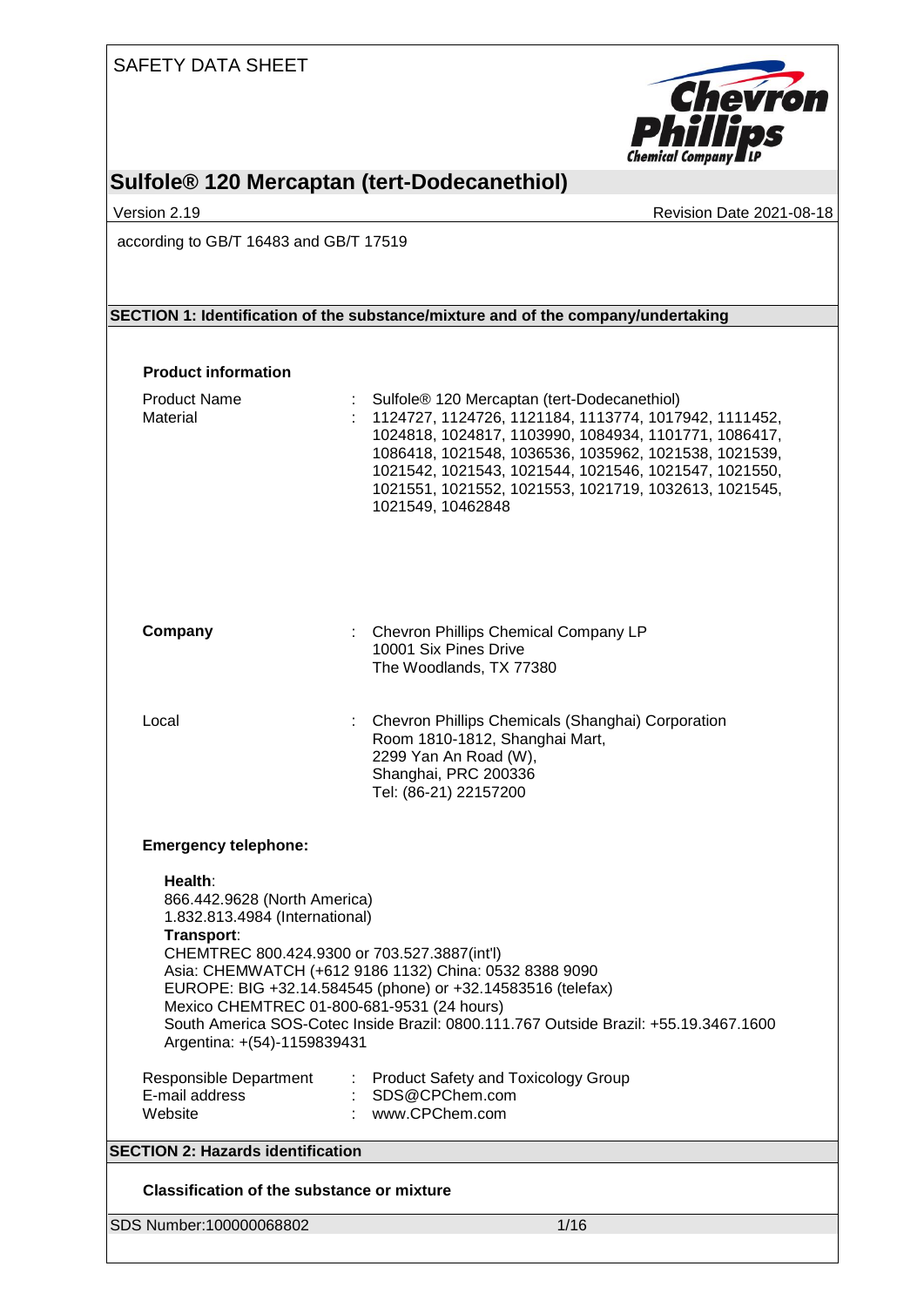|                                 | SAFETY DATA SHEET                                                                                                                                                                                                                                                                                                                                                                                                                                                                                                                                                                                                                                                                                                                                                                                                                                                                                                      |
|---------------------------------|------------------------------------------------------------------------------------------------------------------------------------------------------------------------------------------------------------------------------------------------------------------------------------------------------------------------------------------------------------------------------------------------------------------------------------------------------------------------------------------------------------------------------------------------------------------------------------------------------------------------------------------------------------------------------------------------------------------------------------------------------------------------------------------------------------------------------------------------------------------------------------------------------------------------|
|                                 | Sulfole <sup>®</sup> 120 Mercaptan (tert-Dodecanethiol)                                                                                                                                                                                                                                                                                                                                                                                                                                                                                                                                                                                                                                                                                                                                                                                                                                                                |
| Version 2.19                    | <b>Revision Date 2021-08-18</b>                                                                                                                                                                                                                                                                                                                                                                                                                                                                                                                                                                                                                                                                                                                                                                                                                                                                                        |
| (GHS 2011)                      | GHS Classification and Labeling: Follow GB 13690, GB 15258 and GB 30000.2 to GB 30000.29                                                                                                                                                                                                                                                                                                                                                                                                                                                                                                                                                                                                                                                                                                                                                                                                                               |
| <b>Emergency Overview</b>       |                                                                                                                                                                                                                                                                                                                                                                                                                                                                                                                                                                                                                                                                                                                                                                                                                                                                                                                        |
| Warning                         |                                                                                                                                                                                                                                                                                                                                                                                                                                                                                                                                                                                                                                                                                                                                                                                                                                                                                                                        |
| Physical state: liquid          | <b>Color: Colorless</b><br><b>Odor: Repulsive</b>                                                                                                                                                                                                                                                                                                                                                                                                                                                                                                                                                                                                                                                                                                                                                                                                                                                                      |
| Hazards                         | : Causes skin irritation. Causes serious eye irritation. May cause<br>an allergic skin reaction. May be harmful if swallowed and<br>enters airways. May cause long lasting harmful effects to<br>aquatic life.                                                                                                                                                                                                                                                                                                                                                                                                                                                                                                                                                                                                                                                                                                         |
| <b>Classification</b>           |                                                                                                                                                                                                                                                                                                                                                                                                                                                                                                                                                                                                                                                                                                                                                                                                                                                                                                                        |
|                                 | : Skin corrosion/irritation, Category 2<br>Serious eye damage/eye irritation, Category 2A<br>Skin sensitization, Sub-category 1B<br>Aspiration hazard, Category 2<br>Long-term (chronic) aquatic hazard, Category 4                                                                                                                                                                                                                                                                                                                                                                                                                                                                                                                                                                                                                                                                                                    |
| Labeling                        |                                                                                                                                                                                                                                                                                                                                                                                                                                                                                                                                                                                                                                                                                                                                                                                                                                                                                                                        |
| Symbol(s)                       |                                                                                                                                                                                                                                                                                                                                                                                                                                                                                                                                                                                                                                                                                                                                                                                                                                                                                                                        |
| Signal Word                     | Warning                                                                                                                                                                                                                                                                                                                                                                                                                                                                                                                                                                                                                                                                                                                                                                                                                                                                                                                |
| <b>Hazard Statements</b>        | H305: May be harmful if swallowed and enters airways.<br>H315: Causes skin irritation.<br>H317: May cause an allergic skin reaction.<br>H319: Causes serious eye irritation.<br>H413: May cause long lasting harmful effects to aquatic life.                                                                                                                                                                                                                                                                                                                                                                                                                                                                                                                                                                                                                                                                          |
| <b>Precautionary Statements</b> | <b>Prevention:</b><br>P261: Avoid breathing dust/fume/gas/mist/vapors/spray.<br>P264: Wash skin thoroughly after handling.<br>P273: Avoid release to the environment.<br>P280: Wear protective gloves/ eye protection/ face protection.<br>Response:<br>P301+P310:<br>IF SWALLOWED: Immediately call a POISON<br>CENTER/doctor.<br>P302+P352:<br>IF ON SKIN: Wash with plenty of water.<br>P305 + P351 + P338: IF IN EYES: Rinse cautiously with<br>water for several minutes. Remove contact lenses, if present<br>and easy to do. Continue rinsing.<br>P331: Do NOT induce vomiting.<br>P333 + P313: If skin irritation or rash occurs: Get medical<br>advice/ attention.<br>If eye irritation persists: Get medical advice/<br>$P337 + P313$ :<br>attention.<br>P362+P364:<br>Take off contaminated clothing and wash it<br>before reuse.<br>Disposal:<br>P501: Dispose of contents/ container to an approved waste |
|                                 | disposal plant.                                                                                                                                                                                                                                                                                                                                                                                                                                                                                                                                                                                                                                                                                                                                                                                                                                                                                                        |
| SDS Number:100000068802         | 2/16                                                                                                                                                                                                                                                                                                                                                                                                                                                                                                                                                                                                                                                                                                                                                                                                                                                                                                                   |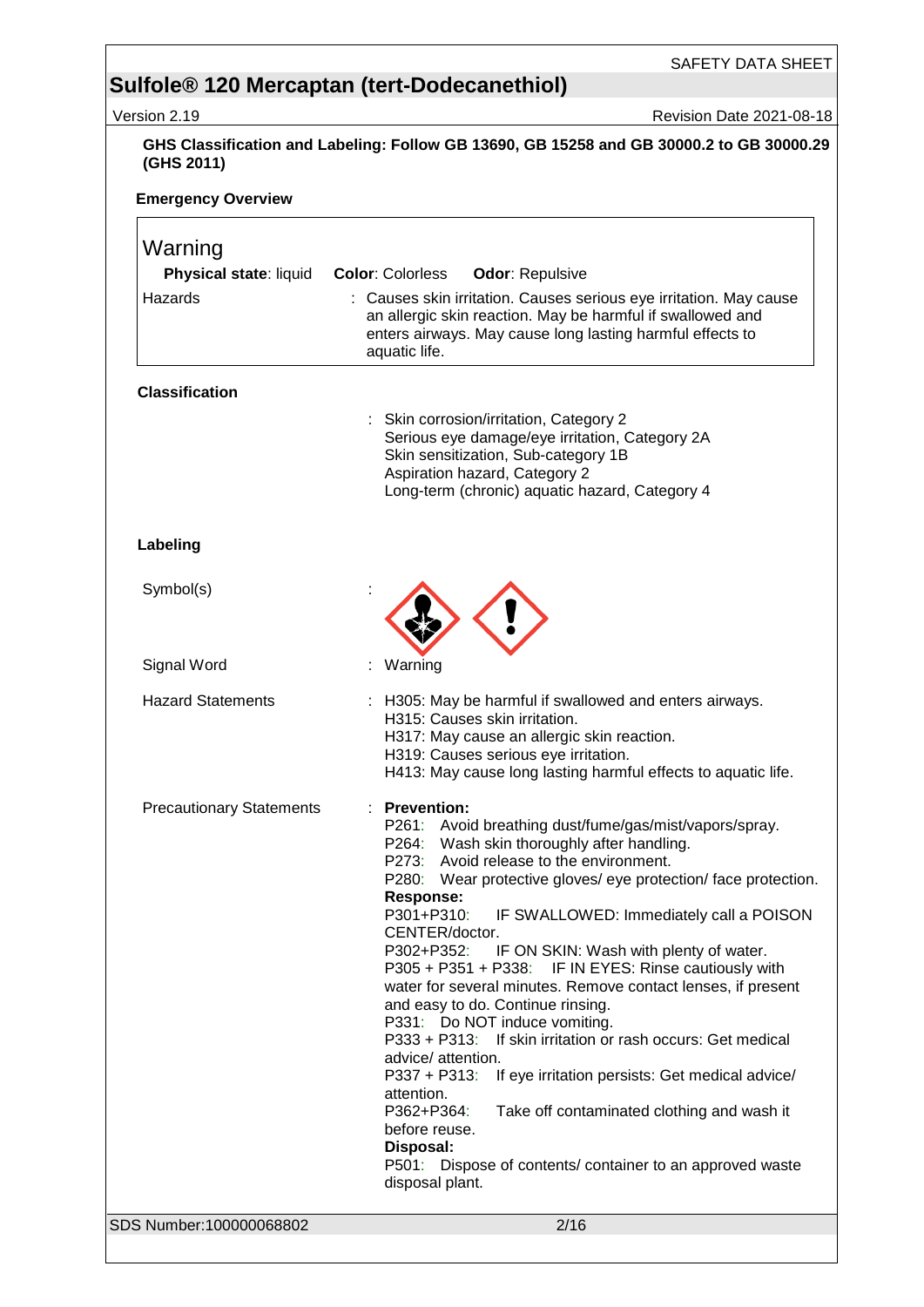SAFETY DATA SHEET

## **Sulfole® 120 Mercaptan (tert-Dodecanethiol)**

Version 2.19 **Version 2.19** Revision Date 2021-08-18

| <b>SECTION 3: Composition/information on ingredients</b> |   |                                                                                                                                                                                                                               |                                                                                                                                                                                          |                           |  |
|----------------------------------------------------------|---|-------------------------------------------------------------------------------------------------------------------------------------------------------------------------------------------------------------------------------|------------------------------------------------------------------------------------------------------------------------------------------------------------------------------------------|---------------------------|--|
| Synonyms                                                 |   | <b>TDM</b>                                                                                                                                                                                                                    |                                                                                                                                                                                          |                           |  |
| Molecular formula                                        |   | <b>UVCB</b>                                                                                                                                                                                                                   |                                                                                                                                                                                          |                           |  |
|                                                          |   |                                                                                                                                                                                                                               |                                                                                                                                                                                          |                           |  |
| Chemical name                                            |   |                                                                                                                                                                                                                               | CAS-No. / EINECS-No.                                                                                                                                                                     | Concentration<br>$[wt\%]$ |  |
| tert-Dodecanethiol                                       |   |                                                                                                                                                                                                                               | 25103-58-6                                                                                                                                                                               | $90 - 100$                |  |
| <b>SECTION 4: First aid measures</b>                     |   |                                                                                                                                                                                                                               |                                                                                                                                                                                          |                           |  |
| General advice                                           |   |                                                                                                                                                                                                                               | Move out of dangerous area. Show this material safety data<br>sheet to the doctor in attendance. Material may produce a<br>serious, potentially fatal pneumonia if swallowed or vomited. |                           |  |
| If inhaled                                               |   |                                                                                                                                                                                                                               | If unconscious, place in recovery position and seek medical<br>advice. If symptoms persist, call a physician.                                                                            |                           |  |
| In case of skin contact                                  | ÷ |                                                                                                                                                                                                                               | If skin irritation persists, call a physician. If on skin, rinse well<br>with water. If on clothes, remove clothes.                                                                      |                           |  |
| In case of eye contact                                   |   |                                                                                                                                                                                                                               | Immediately flush eye(s) with plenty of water. Remove contact<br>lenses. Protect unharmed eye. Keep eye wide open while<br>rinsing. If eye irritation persists, consult a specialist.    |                           |  |
| If swallowed                                             | ÷ | Keep respiratory tract clear. If symptoms persist, call a<br>physician. Take victim immediately to hospital.                                                                                                                  |                                                                                                                                                                                          |                           |  |
| <b>SECTION 5: Firefighting measures</b>                  |   |                                                                                                                                                                                                                               |                                                                                                                                                                                          |                           |  |
| Flash point                                              |   | Method: closed cup                                                                                                                                                                                                            | 98-110°C (208-230°F)                                                                                                                                                                     |                           |  |
| Autoignition temperature                                 | ÷ |                                                                                                                                                                                                                               | 198-230°C (388-446°F)                                                                                                                                                                    |                           |  |
| Unsuitable extinguishing<br>media                        |   |                                                                                                                                                                                                                               | High volume water jet.                                                                                                                                                                   |                           |  |
| Specific hazards during fire<br>fighting                 |   | Do not allow run-off from fire fighting to enter drains or water<br>courses.                                                                                                                                                  |                                                                                                                                                                                          |                           |  |
| Special protective<br>equipment for fire-fighters        |   | Wear self-contained breathing apparatus for firefighting if<br>necessary.                                                                                                                                                     |                                                                                                                                                                                          |                           |  |
| Further information                                      |   | Collect contaminated fire extinguishing water separately. This<br>must not be discharged into drains. Fire residues and<br>contaminated fire extinguishing water must be disposed of in<br>accordance with local regulations. |                                                                                                                                                                                          |                           |  |
| SDS Number:100000068802                                  |   |                                                                                                                                                                                                                               | 3/16                                                                                                                                                                                     |                           |  |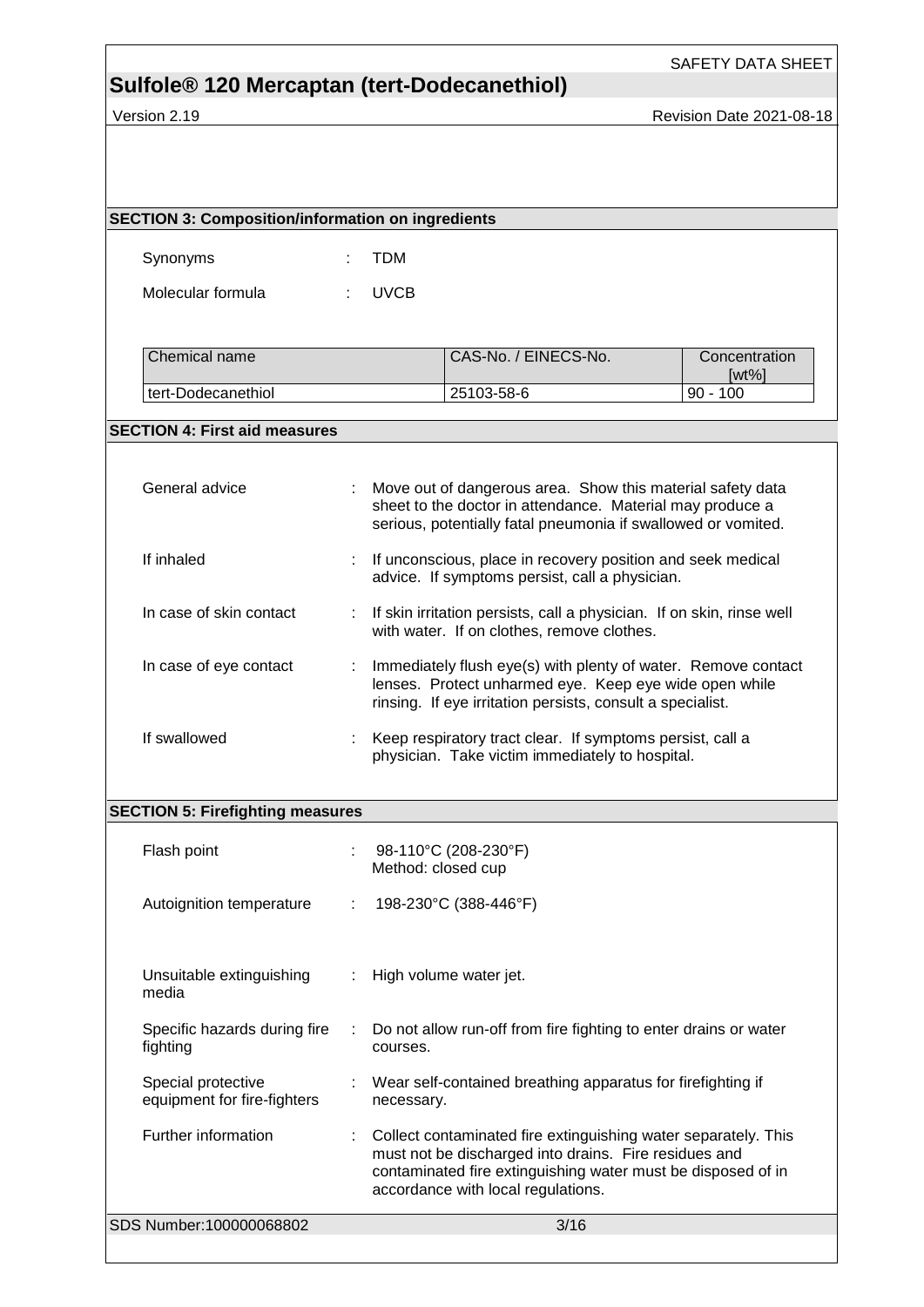|                                                                         |                              |              |                                 |                                                                                                                                                                                                                                                 | SAFETY DATA SHEET                                                                                                                                                                                                                                                     |
|-------------------------------------------------------------------------|------------------------------|--------------|---------------------------------|-------------------------------------------------------------------------------------------------------------------------------------------------------------------------------------------------------------------------------------------------|-----------------------------------------------------------------------------------------------------------------------------------------------------------------------------------------------------------------------------------------------------------------------|
| Sulfole <sup>®</sup> 120 Mercaptan (tert-Dodecanethiol)<br>Version 2.19 |                              |              |                                 |                                                                                                                                                                                                                                                 | Revision Date 2021-08-18                                                                                                                                                                                                                                              |
|                                                                         |                              |              |                                 |                                                                                                                                                                                                                                                 |                                                                                                                                                                                                                                                                       |
| Fire and explosion<br>protection                                        | ÷                            |              |                                 | Normal measures for preventive fire protection.                                                                                                                                                                                                 |                                                                                                                                                                                                                                                                       |
| Hazardous decomposition<br>products                                     |                              |              | Carbon oxides. Sulfur oxides.   |                                                                                                                                                                                                                                                 |                                                                                                                                                                                                                                                                       |
| <b>SECTION 6: Accidental release measures</b>                           |                              |              |                                 |                                                                                                                                                                                                                                                 |                                                                                                                                                                                                                                                                       |
|                                                                         |                              |              |                                 |                                                                                                                                                                                                                                                 |                                                                                                                                                                                                                                                                       |
| Personal precautions                                                    |                              | ventilation. |                                 | : Use personal protective equipment. Ensure adequate                                                                                                                                                                                            |                                                                                                                                                                                                                                                                       |
| Environmental precautions                                               |                              |              |                                 | or spillage if safe to do so. If the product contaminates rivers<br>and lakes or drains inform respective authorities.                                                                                                                          | Prevent product from entering drains. Prevent further leakage                                                                                                                                                                                                         |
| Methods for cleaning up                                                 | ÷                            |              | containers for disposal.        | binder, universal binder, sawdust). Keep in suitable, closed                                                                                                                                                                                    | Soak up with inert absorbent material (e.g. sand, silica gel, acid                                                                                                                                                                                                    |
| <b>SECTION 7: Handling and storage</b>                                  |                              |              |                                 |                                                                                                                                                                                                                                                 |                                                                                                                                                                                                                                                                       |
| <b>Handling</b>                                                         |                              |              |                                 |                                                                                                                                                                                                                                                 |                                                                                                                                                                                                                                                                       |
| Advice on safe handling                                                 | ÷                            | being used.  |                                 | Do not breathe vapors/dust. Avoid exposure - obtain special<br>personal protection see section 8. Smoking, eating and<br>of rinse water in accordance with local and national<br>or asthma, allergies, chronic or recurrent respiratory disease | instructions before use. Avoid contact with skin and eyes. For<br>drinking should be prohibited in the application area. Dispose<br>regulations. Persons susceptible to skin sensitization problems<br>should not be employed in any process in which this mixture is |
| Advice on protection<br>against fire and explosion                      | ÷                            |              |                                 | Normal measures for preventive fire protection.                                                                                                                                                                                                 |                                                                                                                                                                                                                                                                       |
| <b>Storage</b>                                                          |                              |              |                                 |                                                                                                                                                                                                                                                 |                                                                                                                                                                                                                                                                       |
| Requirements for storage<br>areas and containers                        |                              |              | technological safety standards. | Containers which are opened must be carefully resealed and<br>kept upright to prevent leakage. Observe label precautions.                                                                                                                       | Keep container tightly closed in a dry and well-ventilated place.<br>Electrical installations / working materials must comply with the                                                                                                                                |
| <b>SECTION 8: Exposure controls/personal protection</b>                 |                              |              |                                 |                                                                                                                                                                                                                                                 |                                                                                                                                                                                                                                                                       |
| Ingredients with workplace control parameters                           |                              |              |                                 |                                                                                                                                                                                                                                                 |                                                                                                                                                                                                                                                                       |
| <b>Chevron Phillips Chemical Company LP</b>                             |                              |              |                                 |                                                                                                                                                                                                                                                 |                                                                                                                                                                                                                                                                       |
| Components<br>tert-Dodecanethiol                                        | <b>Basis</b><br>Manufacturer |              | Value<br><b>TWA</b>             | Control parameters<br>$0.1$ ppm,                                                                                                                                                                                                                | Note                                                                                                                                                                                                                                                                  |
| CΝ                                                                      |                              |              |                                 |                                                                                                                                                                                                                                                 |                                                                                                                                                                                                                                                                       |
| Components                                                              | <b>Basis</b>                 |              | Value                           | Control parameters                                                                                                                                                                                                                              | Note                                                                                                                                                                                                                                                                  |
|                                                                         |                              |              |                                 |                                                                                                                                                                                                                                                 |                                                                                                                                                                                                                                                                       |
| SDS Number:100000068802                                                 |                              |              |                                 | 4/16                                                                                                                                                                                                                                            |                                                                                                                                                                                                                                                                       |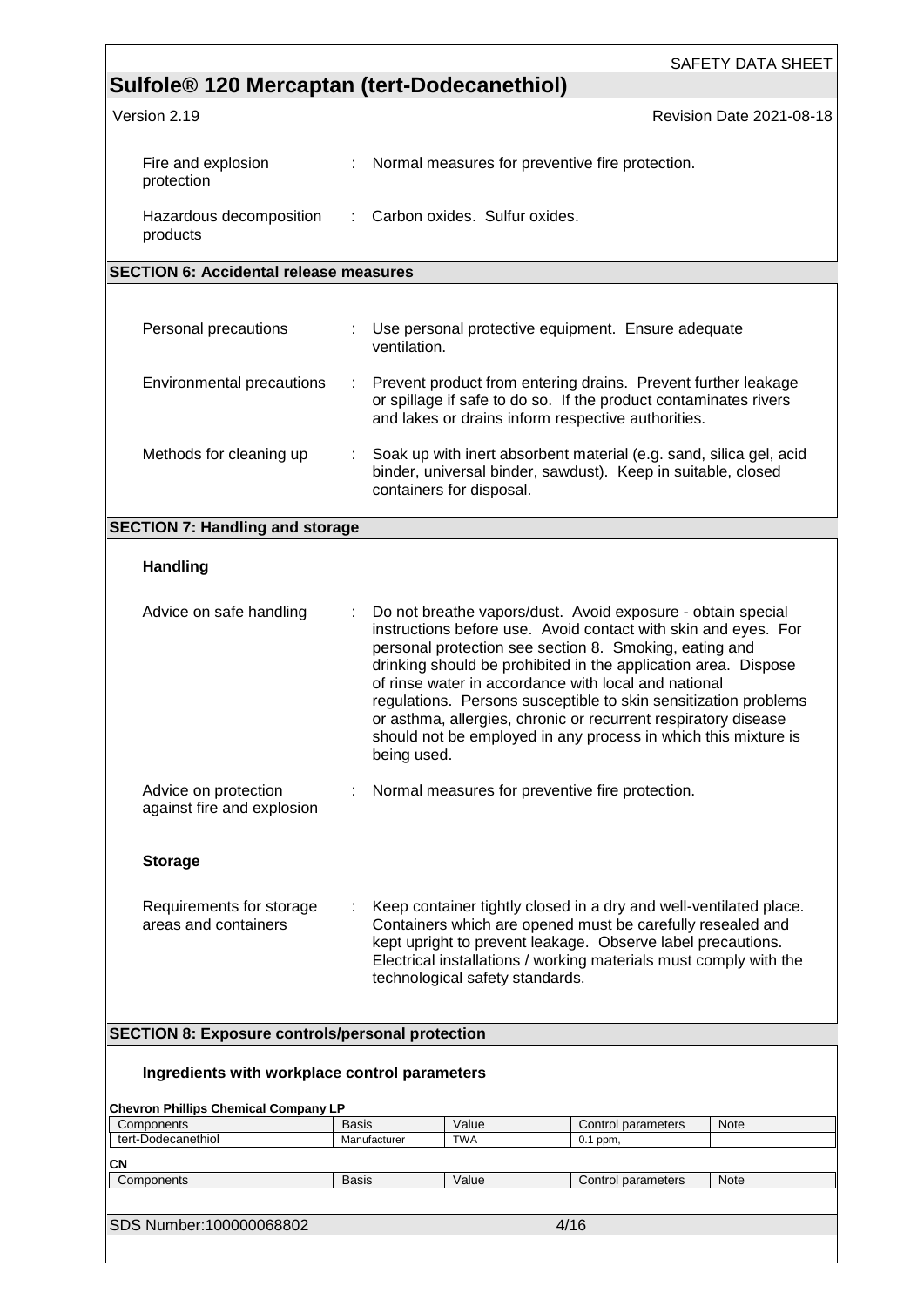### Version 2.19 **Version 2.19** Revision Date 2021-08-18

SAFETY DATA SHEET

#### Not applicable

### **Engineering measures**

Adequate ventilation to control airborned concentrations below the exposure guidelines/limits. Consider the potential hazards of this material (see Section 2), applicable exposure limits, job activities, and other substances in the work place when designing engineering controls and selecting personal protective equipment. If engineering controls or work practices are not adequate to prevent exposure to harmful levels of this material, the personal protective equipment listed below is recommended. The user should read and understand all instructions and limitations supplied with the equipment since protection is usually provided for a limited time or under certain circumstances.

### **Personal protective equipment**

| Respiratory protection                             | Wear a supplied-air NIOSH approved respirator unless<br>ventilation or other engineering controls are adequate to<br>maintain minimal oxygen content of 19.5% by volume under<br>normal atmospheric pressure. Wear a NIOSH approved<br>respirator that provides protection when working with this<br>material if exposure to harmful levels of airborne material may<br>occur, such as:. Use a positive pressure, air-supplying<br>respirator if there is potential for uncontrolled release,<br>aerosolization, exposure levels are not known, or other<br>circumstances where air-purifying respirators may not provide<br>adequate protection. |
|----------------------------------------------------|---------------------------------------------------------------------------------------------------------------------------------------------------------------------------------------------------------------------------------------------------------------------------------------------------------------------------------------------------------------------------------------------------------------------------------------------------------------------------------------------------------------------------------------------------------------------------------------------------------------------------------------------------|
| Hand protection                                    | The suitability for a specific workplace should be discussed<br>with the producers of the protective gloves. Please observe<br>the instructions regarding permeability and breakthrough time<br>which are provided by the supplier of the gloves. Also take into<br>consideration the specific local conditions under which the<br>product is used, such as the danger of cuts, abrasion, and the<br>contact time. Gloves should be discarded and replaced if there<br>is any indication of degradation or chemical breakthrough.                                                                                                                 |
| Eye protection                                     | Eye wash bottle with pure water. Tightly fitting safety goggles.                                                                                                                                                                                                                                                                                                                                                                                                                                                                                                                                                                                  |
| Skin and body protection                           | Choose body protection in relation to its type, to the<br>concentration and amount of dangerous substances, and to the<br>specific work-place. Wear as appropriate:. Remove and wash<br>contaminated clothing before re-use. Skin should be washed<br>after contact. Footwear protecting against chemicals.                                                                                                                                                                                                                                                                                                                                       |
| Hygiene measures                                   | When using do not eat or drink. When using do not smoke.<br>Wash hands before breaks and at the end of workday.                                                                                                                                                                                                                                                                                                                                                                                                                                                                                                                                   |
| Protective measures                                | : Wear suitable protective equipment. When using do not eat,<br>drink or smoke. Avoid contact with skin.                                                                                                                                                                                                                                                                                                                                                                                                                                                                                                                                          |
| <b>SECTION 9: Physical and chemical properties</b> |                                                                                                                                                                                                                                                                                                                                                                                                                                                                                                                                                                                                                                                   |
|                                                    |                                                                                                                                                                                                                                                                                                                                                                                                                                                                                                                                                                                                                                                   |

**Information on basic physical and chemical properties Appearance** Physical state : liquid Color : Colorless Odor : Repulsive

### **Safety data**

SDS Number:100000068802 5/16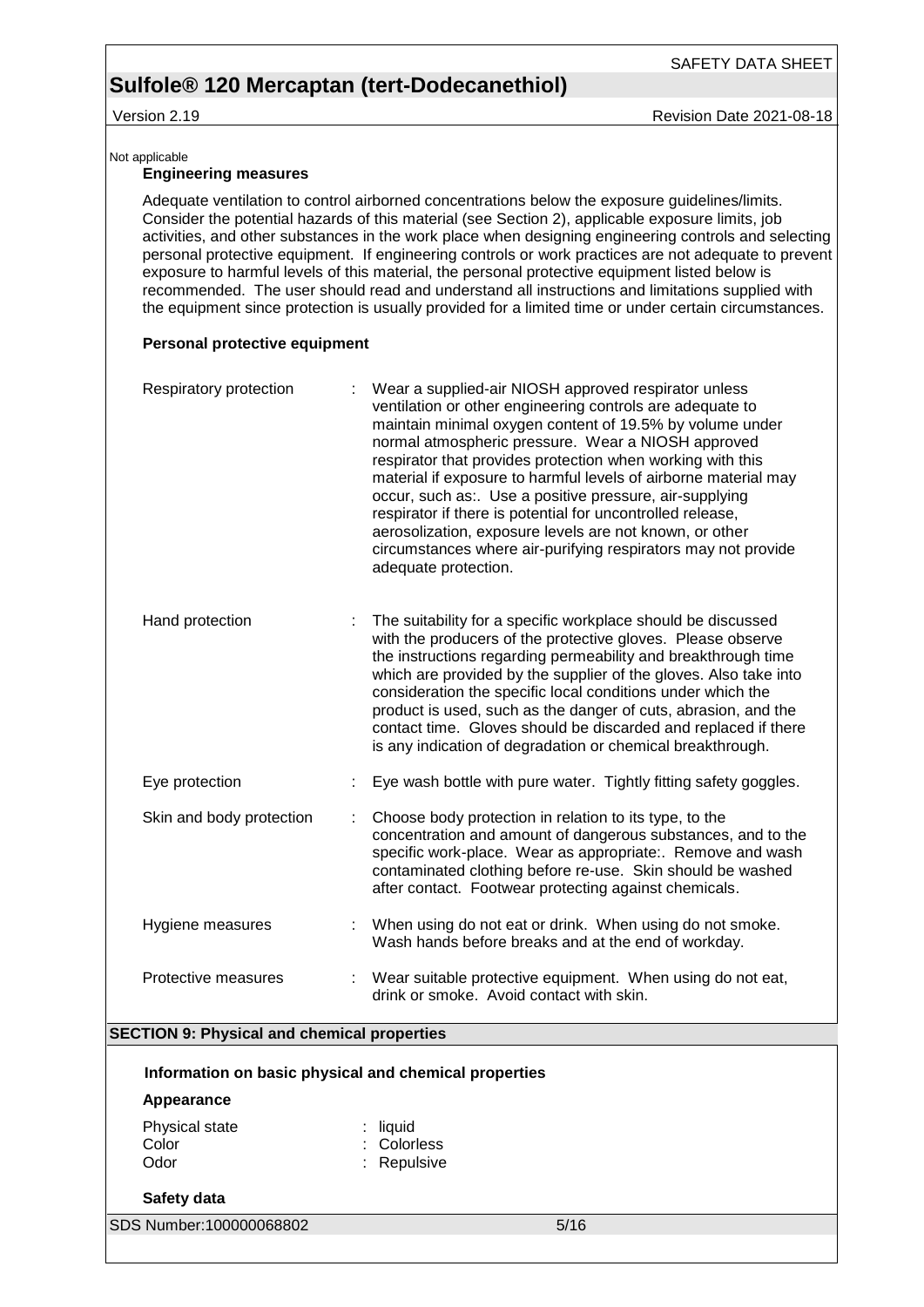| <b>SAFETY DATA SHEET</b>                                                |
|-------------------------------------------------------------------------|
| Sulfole® 120 Mercaptan (tert-Dodecanethiol)<br>Revision Date 2021-08-18 |
| : $98-110^{\circ}$ C (208-230°F)<br>Method: closed cup                  |
| : No data available                                                     |
| : No data available                                                     |
| : No                                                                    |
| Autoignition temperature<br>: $198-230^{\circ}$ C (388-446°F)           |
| : 300 °F                                                                |
| : UVCB                                                                  |
| : Varies                                                                |
| Not applicable                                                          |
| No data available                                                       |
| $-16^{\circ}$ C (3 $^{\circ}$ F)                                        |
| : $233^{\circ}C(451^{\circ}F)$                                          |
| : 4.00 Pa<br>at 24°C (75°F)                                             |
| : 0.86<br>at 16 °C (61 °F)                                              |
| $: 0.00393$ mg/l<br>Method: OECD Test Guideline 105                     |
| : Pow: 7.43<br>at 20°C (68°F)                                           |
| : 2.6 cP<br>at 20°C (68°F)                                              |
| : No data available                                                     |
| $\therefore$ 3<br>$(Air = 1.0)$                                         |
| $\therefore$ < 1                                                        |
| <b>SECTION 10: Stability and reactivity</b>                             |
|                                                                         |
| : Stable under recommended storage conditions.                          |
| 6/16                                                                    |
|                                                                         |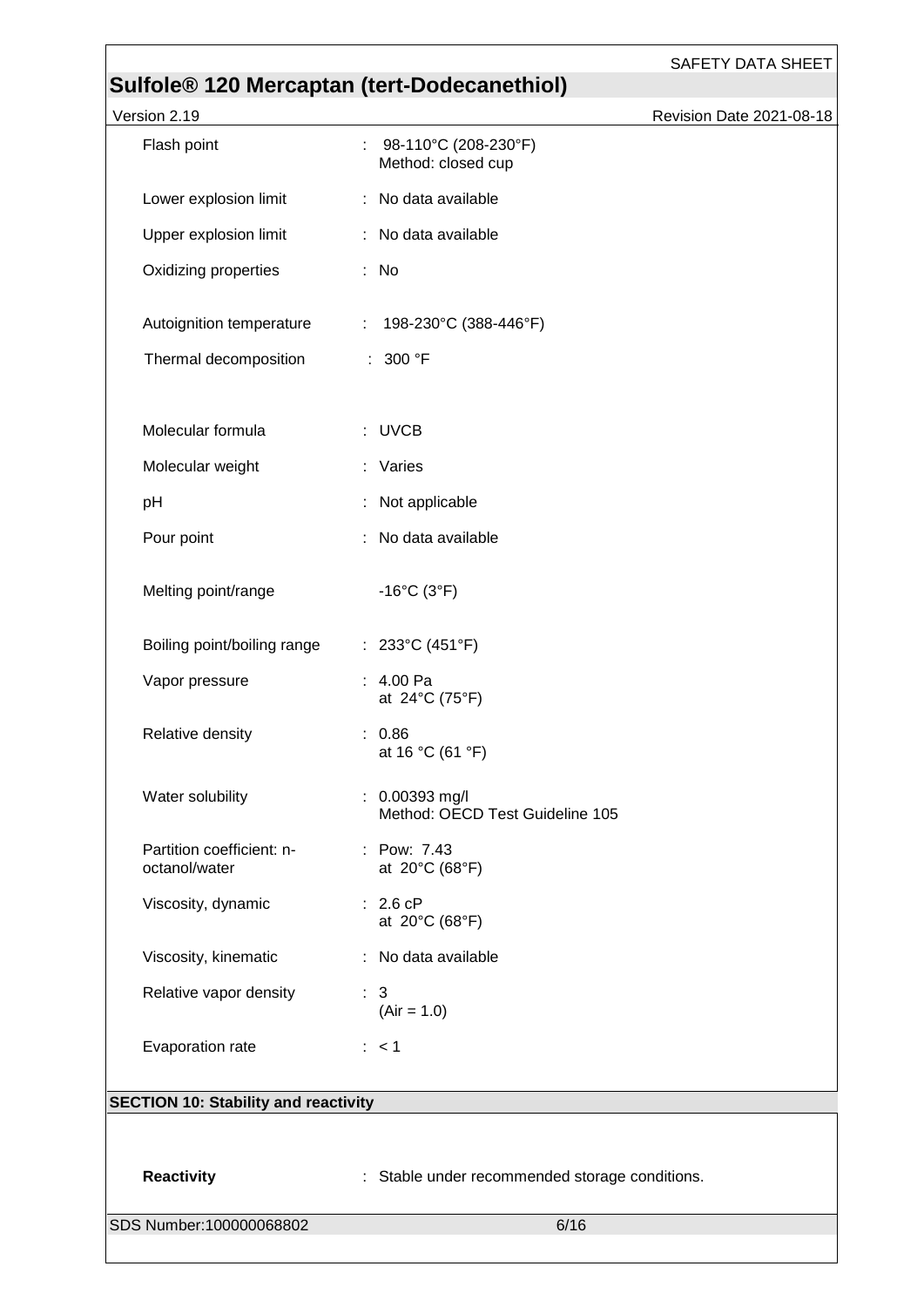|                                                         | SAFETY DATA SHEET                                                                                                                                                                                 |
|---------------------------------------------------------|---------------------------------------------------------------------------------------------------------------------------------------------------------------------------------------------------|
| Sulfole <sup>®</sup> 120 Mercaptan (tert-Dodecanethiol) |                                                                                                                                                                                                   |
| Version 2.19                                            | Revision Date 2021-08-18                                                                                                                                                                          |
| <b>Chemical stability</b>                               | : This material is considered stable under normal ambient and<br>anticipated storage and handling conditions of temperature<br>and pressure.                                                      |
| <b>Possibility of hazardous reactions</b>               |                                                                                                                                                                                                   |
| <b>Hazardous reactions</b>                              | : Further information: No decomposition if stored and applied as<br>directed.                                                                                                                     |
| <b>Conditions to avoid</b>                              | : Heat, sparks, fire, and oxidizing agents.                                                                                                                                                       |
| <b>Materials to avoid</b>                               | : May react with oxygen and strong oxidizing agents, such as<br>chlorates, nitrates, peroxides, etc.                                                                                              |
| <b>Thermal decomposition</b>                            | : 300 °F                                                                                                                                                                                          |
| <b>Hazardous decomposition</b><br>products              | : Carbon oxides<br>Sulfur oxides                                                                                                                                                                  |
| Other data                                              | : No decomposition if stored and applied as directed.                                                                                                                                             |
| <b>SECTION 11: Toxicological information</b>            |                                                                                                                                                                                                   |
|                                                         |                                                                                                                                                                                                   |
| <b>Acute oral toxicity</b>                              |                                                                                                                                                                                                   |
| tert-Dodecanethiol                                      | : LD50: $> 2,000$ mg/kg<br>Species: Rat<br>Sex: female<br>Method: OECD Test Guideline 423                                                                                                         |
| <b>Acute inhalation toxicity</b>                        |                                                                                                                                                                                                   |
| tert-Dodecanethiol                                      | : LC50: $> 1.97$ mg/l<br>Exposure time: 4 h<br>Species: Rat<br>Sex: male and female<br>Method: OECD Test Guideline 403<br>Information given is based on data obtained from similar<br>substances. |
| <b>Acute dermal toxicity</b>                            |                                                                                                                                                                                                   |
| tert-Dodecanethiol                                      | : LD50: > 2,000 mg/kg<br>Species: Rat<br>Sex: male<br>Method: OECD Test Guideline 402<br>Information given is based on data obtained from similar<br>substances.                                  |
| <b>Skin irritation</b>                                  |                                                                                                                                                                                                   |
| SDS Number:100000068802                                 | 7/16                                                                                                                                                                                              |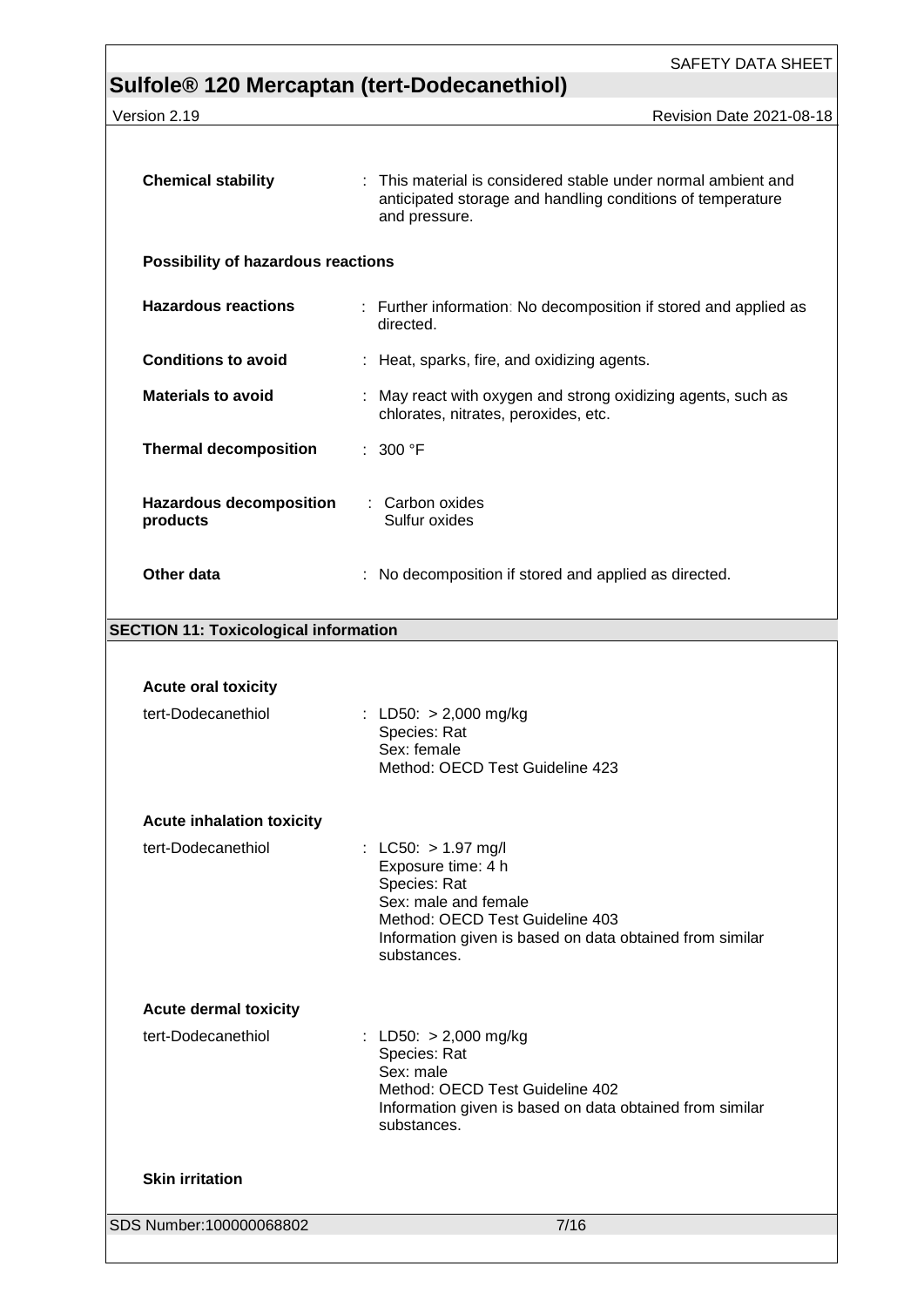SAFETY DATA SHEET

## **Sulfole® 120 Mercaptan (tert-Dodecanethiol)**

| Version 2.19                                | <b>Revision Date 2021-08-18</b>                                                                                                                                                                                                                                     |
|---------------------------------------------|---------------------------------------------------------------------------------------------------------------------------------------------------------------------------------------------------------------------------------------------------------------------|
| tert-Dodecanethiol                          | $:$ Skin irritation                                                                                                                                                                                                                                                 |
| <b>Eye irritation</b><br>tert-Dodecanethiol | : Eye irritation                                                                                                                                                                                                                                                    |
| <b>Sensitization</b>                        |                                                                                                                                                                                                                                                                     |
| tert-Dodecanethiol                          | : The product is a skin sensitizer, sub-category 1B.                                                                                                                                                                                                                |
| <b>Repeated dose toxicity</b>               |                                                                                                                                                                                                                                                                     |
| tert-Dodecanethiol                          | : Species: Rat, male<br>Sex: male<br>Application Route: Inhalation<br>Dose: 0, 26, 98 ppm<br>Exposure time: 4 wk<br>Number of exposures: 6 h/d, 5 d/wk<br>Lowest observable effect level: 26 ppm<br>Method: OECD Test Guideline 412<br>Target Organs: Kidney, Liver |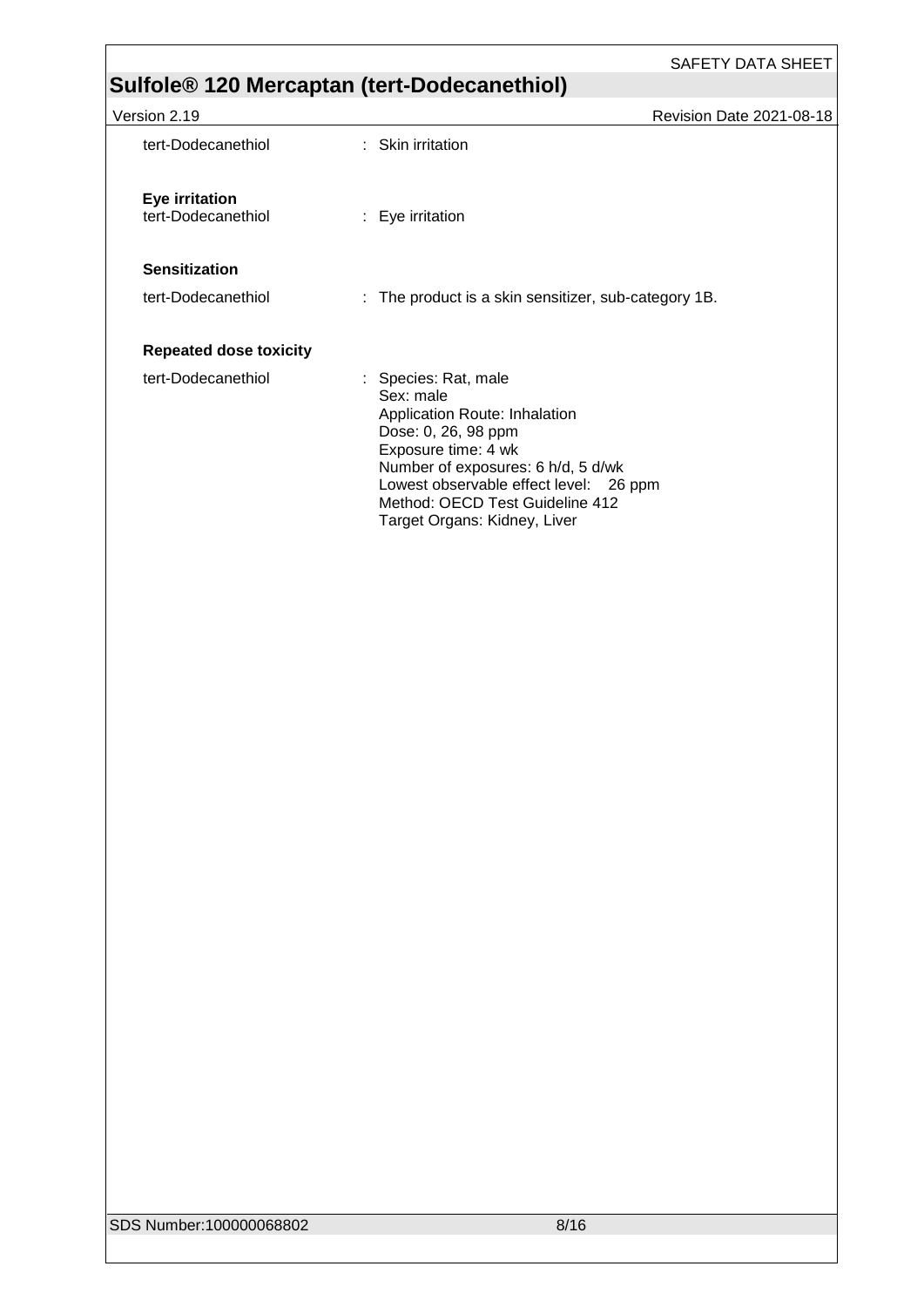Version 2.19 **Version 2.19** Revision Date 2021-08-18

| SDS Number:100000068802 | 9/16                                                                                                                                                                                                                                                                                              |
|-------------------------|---------------------------------------------------------------------------------------------------------------------------------------------------------------------------------------------------------------------------------------------------------------------------------------------------|
|                         | Species: Rat, male<br>Sex: male<br>Application Route: Inhalation<br>Dose: 5, 25, 100 ppm<br>Exposure time: 13 wk<br>Number of exposures: 6h/d, 5d/wk<br>NOEL: 25 ppm<br>Method: OECD Test Guideline 413                                                                                           |
|                         | Species: Rat, female<br>Sex: female<br>Application Route: oral gavage<br>Dose: 50, 100, 200 mg/kg<br>Exposure time: 8 - 9 wk<br>Number of exposures: once daily<br>NOEL: 200 mg/kg<br>Method: OECD Guideline 422<br>Target Organs: Liver                                                          |
|                         | Species: Rat, male<br>Sex: male<br>Application Route: oral gavage<br>Dose: 50, 100, 200 mg/kg<br>Exposure time: 10 wk<br>Number of exposures: once daily<br>NOEL: 200 mg/kg<br>Method: OECD Guideline 422<br>Target Organs: Kidney, Liver                                                         |
|                         | Species: Mouse, male and female<br>Sex: male and female<br>Application Route: Inhalation<br>Dose: 0, 25, 109 ppm<br>Exposure time: 4 wk<br>Number of exposures: 6 h/d, 5 d/wk<br>Lowest observable effect level: 25 ppm<br>Method: OECD Test Guideline 412<br>Target Organs: Liver                |
|                         | Species: Dog, male and female<br>Sex: male and female<br>Application Route: Inhalation<br>Dose: 0, 25, 106 ppm<br>Exposure time: 4 wk<br>Number of exposures: 6 h/d, 5 d/wk<br>NOEL: 25 ppm<br>Lowest observable effect level: 109 ppm<br>Method: OECD Test Guideline 412<br>Target Organs: Liver |
|                         | Species: Rat, female<br>Sex: female<br>Application Route: Inhalation<br>Dose: 0, 26, 98 ppm<br>Exposure time: 4 wk<br>Number of exposures: 6 h/d, 5 d/wk<br>NOEL: 26 ppm<br>Method: OECD Guideline 412<br>Target Organs: Liver, Kidney                                                            |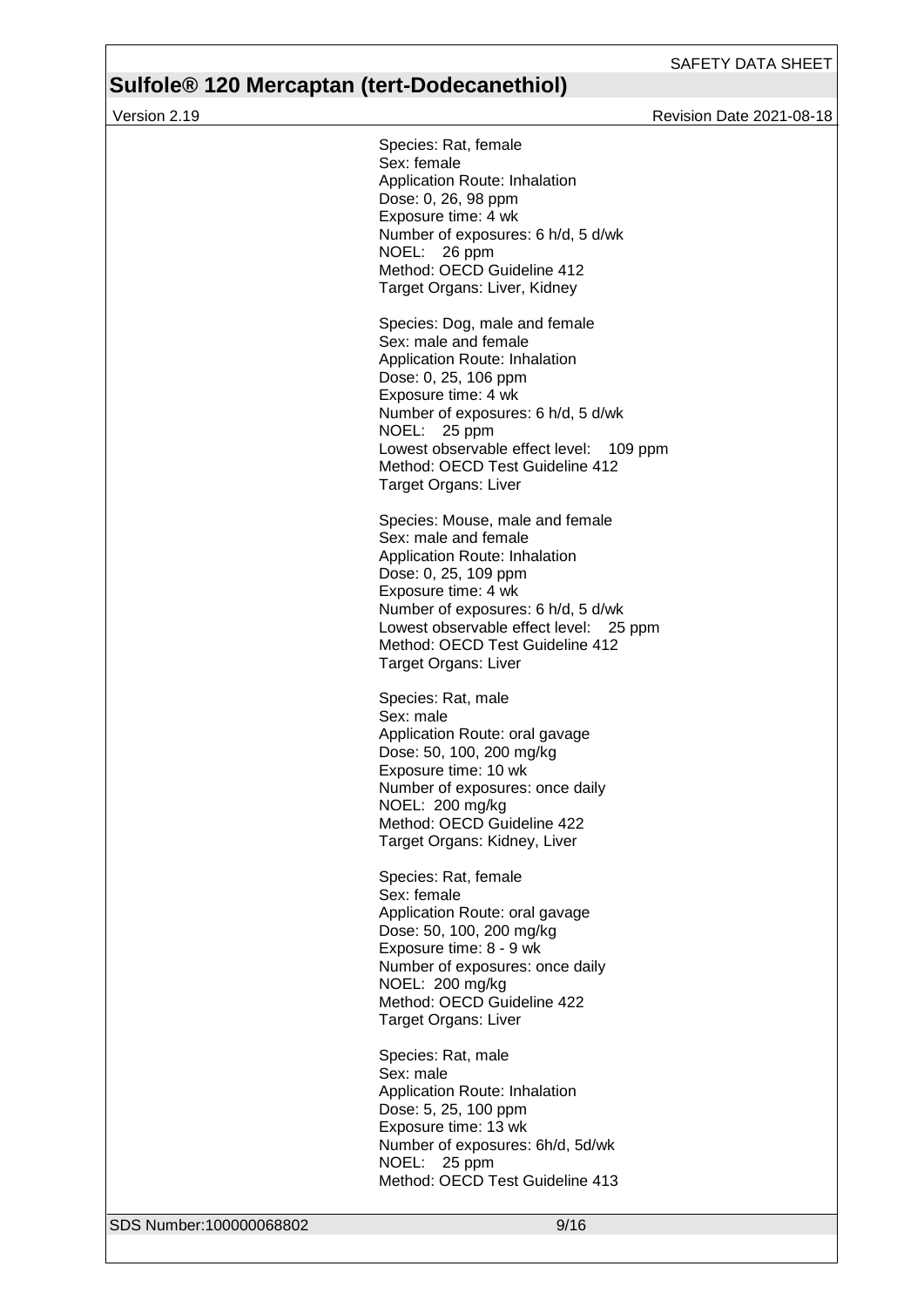| Version 2.19                 | Revision Date 2021-08-18                                                                                                                                                                                                                                                         |
|------------------------------|----------------------------------------------------------------------------------------------------------------------------------------------------------------------------------------------------------------------------------------------------------------------------------|
|                              | Species: Rat, female<br>Sex: female<br>Application Route: Inhalation<br>Dose: 5, 25, 100 ppm<br>Exposure time: 13 wk<br>Number of exposures: 6h/d, 5d/wk<br>NOEL: 25 ppm<br>Method: OECD Test Guideline 413                                                                      |
| <b>Genotoxicity in vitro</b> |                                                                                                                                                                                                                                                                                  |
| tert-Dodecanethiol           | : Test Type: Ames test<br>Metabolic activation: with and without metabolic activation<br>Method: OECD Test Guideline 471<br>Result: negative                                                                                                                                     |
|                              | Test Type: Mouse lymphoma assay<br>Metabolic activation: with and without metabolic activation<br>Method: OECD Guideline 476<br>Result: negative                                                                                                                                 |
|                              | Test Type: Sister Chromatid Exchange Assay<br>Metabolic activation: with and without metabolic activation<br>Method: OECD Guideline 479<br>Result: negative                                                                                                                      |
|                              | Test Type: Chromosome aberration test in vitro<br>Metabolic activation: with and without metabolic activation<br>Method: OECD Test Guideline 473<br>Result: negative                                                                                                             |
| <b>Genotoxicity in vivo</b>  |                                                                                                                                                                                                                                                                                  |
| tert-Dodecanethiol           | Test Type: In vivo micronucleus test<br>÷<br>Species: Mouse<br>Route of Application: Oral<br>Dose: 1250, 2500, 5000 mg/kg/bw<br>Method: Mutagenicity (micronucleus test)<br>Result: negative<br>Remarks: Information given is based on data obtained from<br>similar substances. |
| <b>Reproductive toxicity</b> |                                                                                                                                                                                                                                                                                  |
| tert-Dodecanethiol           | Species: Rat<br>Sex: male<br>Application Route: oral gavage<br>Dose: 50, 100, 200 mg/kg/d<br>Exposure time: 10 wk<br>Number of exposures: Daily<br>Method: OECD Guideline 422<br>NOAEL Parent: 200 mg/kg<br>Animal testing did not show any effects on fertility.                |
|                              |                                                                                                                                                                                                                                                                                  |
| SDS Number:100000068802      | 10/16                                                                                                                                                                                                                                                                            |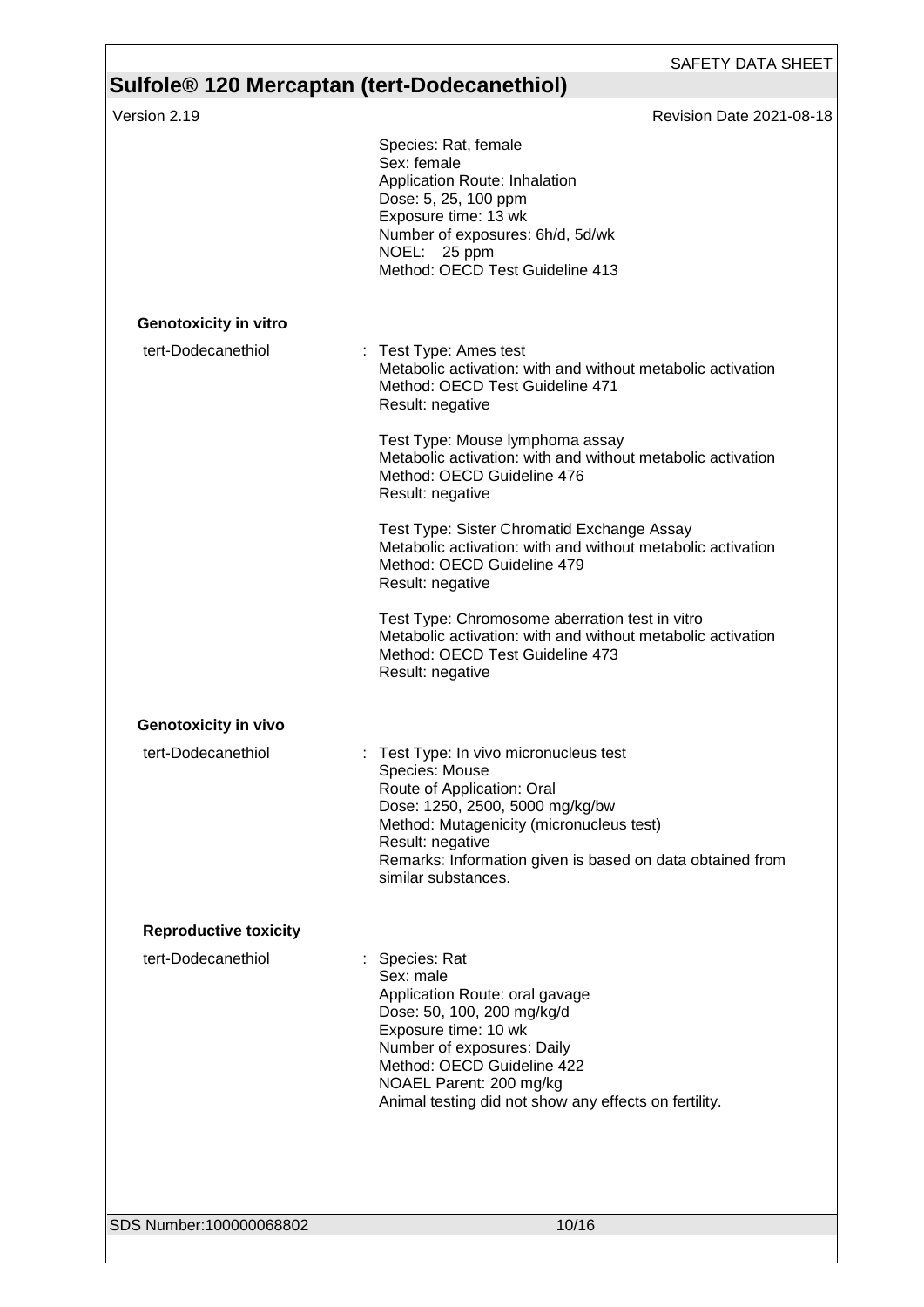Version 2.19 **Version 2.19** Revision Date 2021-08-18

|                               | Species: Rat<br>Sex: female<br>Application Route: oral gavage<br>Dose: 50, 100, 200 mg/kg/d<br>Exposure time: 8 - 9 wk<br>Number of exposures: Daily<br>Method: OECD Guideline 422<br>NOAEL Parent: 200 mg/kg<br>NOAEL F1: 100 mg/kg<br>Animal testing did not show any effects on fertility.<br>Reduced fetal weight.                              |
|-------------------------------|-----------------------------------------------------------------------------------------------------------------------------------------------------------------------------------------------------------------------------------------------------------------------------------------------------------------------------------------------------|
|                               | Species: Rat<br>Sex: male<br>Application Route: oral gavage<br>Dose: 25, 75, 200 mg/kg/d<br>Exposure time: 18 wk<br>Number of exposures: Daily<br>Method: OECD Test Guideline 443<br>NOAEL Parent: 200 mg/kg<br>NOAEL F1: 200 mg/kg<br>NOAEL F2: 200 mg/kg<br>Animal testing did not show any effects on fertility.                                 |
|                               | Species: Rat<br>Sex: female<br>Application Route: oral gavage<br>Dose: 25, 75, 200 mg/kg/d<br>Exposure time: 16 - 18 wk<br>Number of exposures: Daily<br>Method: OECD Test Guideline 443<br>NOAEL Parent: 200 mg/kg<br>NOAEL F1: 200 mg/kg<br>NOAEL F2: 200 mg/kg<br>Animal testing did not show any effects on fertility.<br>Reduced fetal weight. |
| <b>Developmental Toxicity</b> |                                                                                                                                                                                                                                                                                                                                                     |
| tert-Dodecanethiol            | Species: Rat<br>Application Route: Inhalation<br>Dose: 0, 22.7, 88.6 ppm<br>Number of exposures: 6 hrs/d<br>Test period: GD 6-19<br>Method: OECD Guideline 414<br>NOAEL Teratogenicity: >= 88.6 ppm<br>No adverse effects expected                                                                                                                  |
|                               |                                                                                                                                                                                                                                                                                                                                                     |
| SDS Number:100000068802       | 11/16                                                                                                                                                                                                                                                                                                                                               |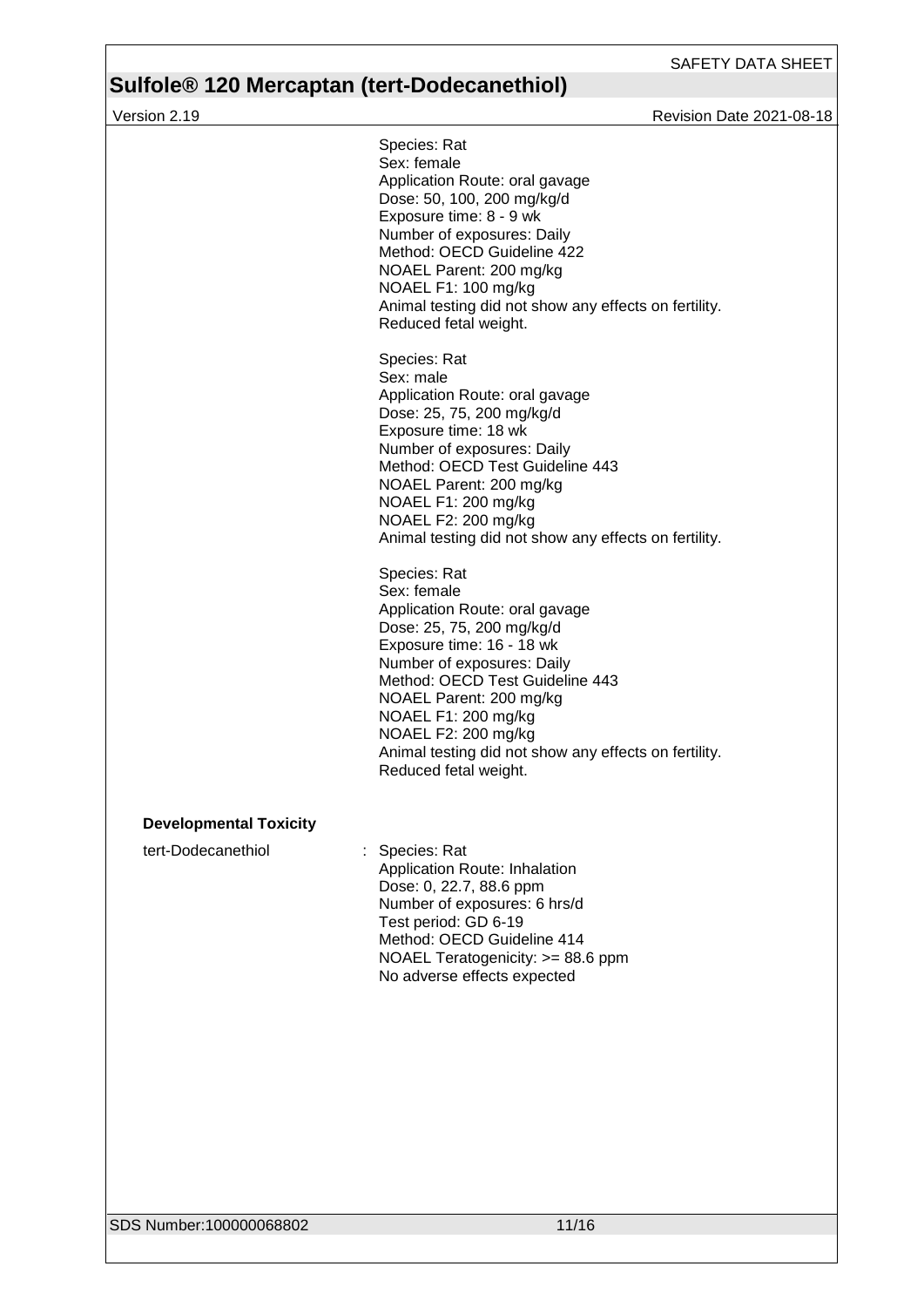a l

## **Sulfole® 120 Mercaptan (tert-Dodecanethiol)**

l

| Version 2.19                                                                          | Revision Date 2021-08-18                                                                                                                                                                                                                                                                                                                                 |
|---------------------------------------------------------------------------------------|----------------------------------------------------------------------------------------------------------------------------------------------------------------------------------------------------------------------------------------------------------------------------------------------------------------------------------------------------------|
|                                                                                       | Species: Mouse<br>Application Route: Inhalation<br>Dose: 0, 22.7, 88.6 ppm<br>Number of exposures: 6 hrs/d<br>Test period: GD 6-19<br>Method: OECD Guideline 414<br>NOAEL Teratogenicity: >= 88.6 ppm<br>No adverse effects expected<br>Species: Rabbit<br>Application Route: oral gavage<br>Dose: 0, 50, 100, 200 mg/kg/d<br>Number of exposures: Daily |
|                                                                                       | Test period: GD 6-28<br>Method: OECD Guideline 414<br>NOAEL Teratogenicity: 100 mg/kg<br>NOAEL Maternal: 100 mg/kg<br>Embryotoxic effects and adverse effects on the offspring were<br>detected only at high maternally toxic doses                                                                                                                      |
| Sulfole <sup>®</sup> 120 Mercaptan (tert-Dodecanethiol)<br><b>Aspiration toxicity</b> | : May be harmful if swallowed and enters airways.                                                                                                                                                                                                                                                                                                        |
| <b>CMR</b> effects                                                                    |                                                                                                                                                                                                                                                                                                                                                          |
| tert-Dodecanethiol                                                                    | : Carcinogenicity: Not available<br>Mutagenicity: Tests on bacterial or mammalian cell cultures<br>did not show mutagenic effects.<br>Teratogenicity: Animal testing did not show any effects on<br>fetal development.<br>Reproductive toxicity: No toxicity to reproduction                                                                             |
| Sulfole® 120 Mercaptan (tert-Dodecanethiol)<br><b>Further information</b>             | : Solvents may degrease the skin.                                                                                                                                                                                                                                                                                                                        |
| <b>SECTION 12: Ecological information</b>                                             |                                                                                                                                                                                                                                                                                                                                                          |
| <b>Toxicity to fish</b>                                                               |                                                                                                                                                                                                                                                                                                                                                          |
| tert-Dodecanethiol                                                                    | : LL50: $> 100$ mg/l<br>Exposure time: 96 h<br>Species: Danio rerio (Zebra Fish)<br>static test Method: OECD Test Guideline 203<br>No toxicity at the limit of solubility.                                                                                                                                                                               |
|                                                                                       | Toxicity to daphnia and other aquatic invertebrates                                                                                                                                                                                                                                                                                                      |
| tert-Dodecanethiol                                                                    | : EC50: $> 0.056$ mg/l<br>Exposure time: 48 h<br>Species: Daphnia magna (Water flea)<br>semi-static test Method: OECD Test Guideline 202<br>No toxicity at the limit of solubility.                                                                                                                                                                      |
| SDS Number:100000068802                                                               | 12/16                                                                                                                                                                                                                                                                                                                                                    |
|                                                                                       |                                                                                                                                                                                                                                                                                                                                                          |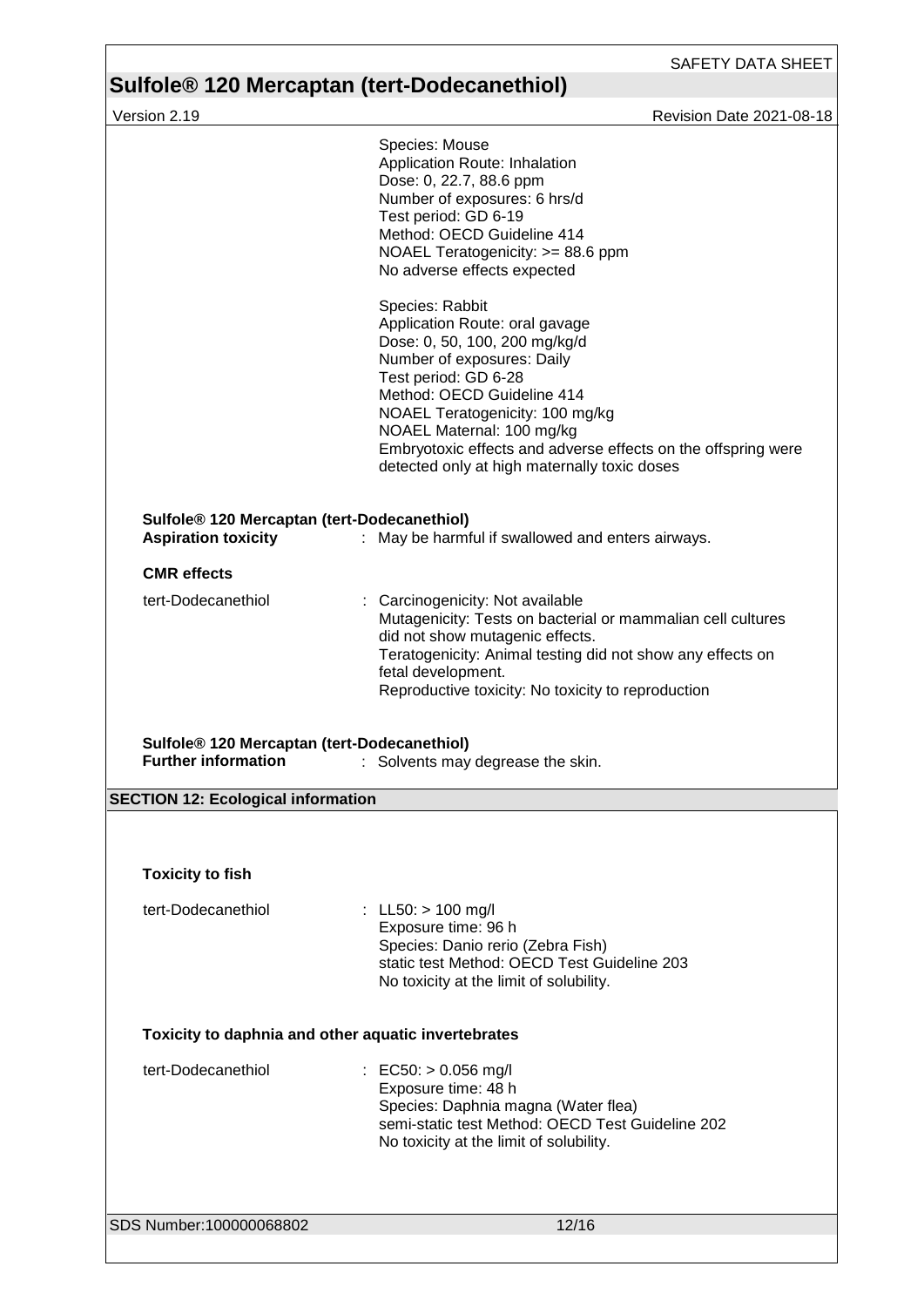Version 2.19 Revision Date 2021-08-18

| <b>Toxicity to bacteria</b>                                             |                                                                                                                                                                                                                                 |
|-------------------------------------------------------------------------|---------------------------------------------------------------------------------------------------------------------------------------------------------------------------------------------------------------------------------|
| tert-Dodecanethiol                                                      | : NOEC: 8.6 mg/l<br>Exposure time: 3 h<br>Growth rate<br>Respiration inhibition<br>Method: OECD Test Guideline 209                                                                                                              |
|                                                                         | $NOEC:$ > 10 mg/l<br>Exposure time: 3 h<br>Growth rate<br>Respiration inhibition<br>Method: OECD Test Guideline 209                                                                                                             |
|                                                                         | Toxicity to daphnia and other aquatic invertebrates (Chronic toxicity)                                                                                                                                                          |
| tert-Dodecanethiol                                                      | : NOEC: 0.0108 mg/l<br>Exposure time: 21 d<br>Species: Daphnia magna (Water flea)<br>semi-static test<br>Method: OECD Test Guideline 211<br>No toxicity at the limit of solubility.                                             |
| Biodegradability                                                        |                                                                                                                                                                                                                                 |
| tert-Dodecanethiol                                                      | : aerobic<br>Result: Not readily biodegradable.<br>0%<br>Testing period: 28 d<br>Method: OECD Test Guideline 301D                                                                                                               |
| Bioaccumulation                                                         |                                                                                                                                                                                                                                 |
| tert-Dodecanethiol                                                      | : Species: Danio rerio (zebra fish)<br>Exposure time: 15 d<br>Bioconcentration factor (BCF): $>$ 500 - < 1,950<br>Method: OECD Test Guideline 305<br>Biomagnification factor <1<br>The product may be accumulated in organisms. |
| Mobility                                                                |                                                                                                                                                                                                                                 |
| tert-Dodecanethiol                                                      | : After release, adsorbs onto soil.                                                                                                                                                                                             |
| <b>Results of PBT assessment</b><br>tert-Dodecanethiol                  | : Non-classified PBT substance, Non-classified vPvB substance                                                                                                                                                                   |
| Additional ecological<br>information<br><b>Ecotoxicology Assessment</b> | : May cause long lasting harmful effects to aquatic life.                                                                                                                                                                       |
| Short-term (acute) aquatic hazard<br>tert-Dodecanethiol                 | : No toxicity at the limit of solubility.                                                                                                                                                                                       |
|                                                                         |                                                                                                                                                                                                                                 |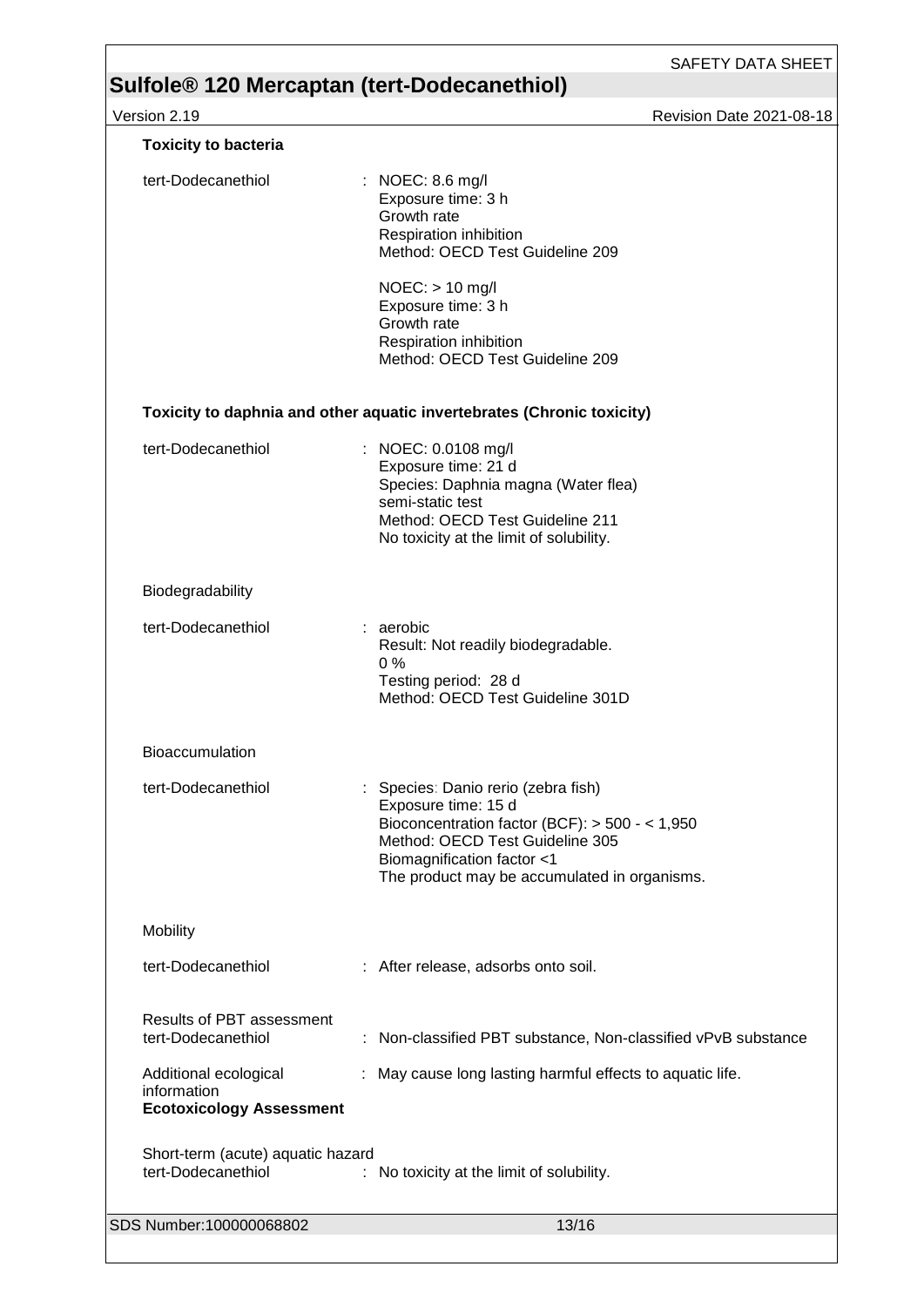Long-term (chronic) aquatic hazard<br>tert-Dodecanethiol : N : May cause long lasting harmful effects to aquatic life.

### **SECTION 13: Disposal considerations**

The information in this SDS pertains only to the product as shipped.

Use material for its intended purpose or recycle if possible. This material, if it must be discarded, may meet the criteria of a hazardous waste as defined by US EPA under RCRA (40 CFR 261) or other State and local regulations. Measurement of certain physical properties and analysis for regulated components may be necessary to make a correct determination. If this material is classified as a hazardous waste, federal law requires disposal at a licensed hazardous waste disposal facility.

| Product                | : The product should not be allowed to enter drains, water<br>courses or the soil. Do not contaminate ponds, waterways or<br>ditches with chemical or used container. Send to a licensed<br>waste management company. |
|------------------------|-----------------------------------------------------------------------------------------------------------------------------------------------------------------------------------------------------------------------|
| Contaminated packaging | : Empty remaining contents. Dispose of as unused product.<br>Do not re-use empty containers.                                                                                                                          |

### **SECTION 14: Transport information**

### **The shipping descriptions shown here are for bulk shipments only, and may not apply to shipments in non-bulk packages (see regulatory definition).**

Consult the appropriate domestic or international mode-specific and quantity-specific Dangerous Goods Regulations for additional shipping description requirements (e.g., technical name or names, etc.) Therefore, the information shown here, may not always agree with the bill of lading shipping description for the material. Flashpoints for the material may vary slightly between the SDS and the bill of lading.

#### **US DOT (UNITED STATES DEPARTMENT OF TRANSPORTATION)** NOT REGULATED AS A HAZARDOUS MATERIAL OR DANGEROUS GOODS FOR TRANSPORTATION BY THIS AGENCY.

### **IMO / IMDG (INTERNATIONAL MARITIME DANGEROUS GOODS)**

NOT REGULATED AS A HAZARDOUS MATERIAL OR DANGEROUS GOODS FOR TRANSPORTATION BY THIS AGENCY.

### **IATA (INTERNATIONAL AIR TRANSPORT ASSOCIATION)**

UN3334, AVIATION REGULATED LIQUID, N.O.S., (TERT - DODECANETHIOL), 9, III

### **ADR (AGREEMENT ON DANGEROUS GOODS BY ROAD (EUROPE))**

NOT REGULATED AS A HAZARDOUS MATERIAL OR DANGEROUS GOODS FOR TRANSPORTATION BY THIS AGENCY.

### **RID (REGULATIONS CONCERNING THE INTERNATIONAL TRANSPORT OF DANGEROUS GOODS (EUROPE))**

NOT REGULATED AS A HAZARDOUS MATERIAL OR DANGEROUS GOODS FOR TRANSPORTATION BY THIS AGENCY.

SDS Number:100000068802 14/16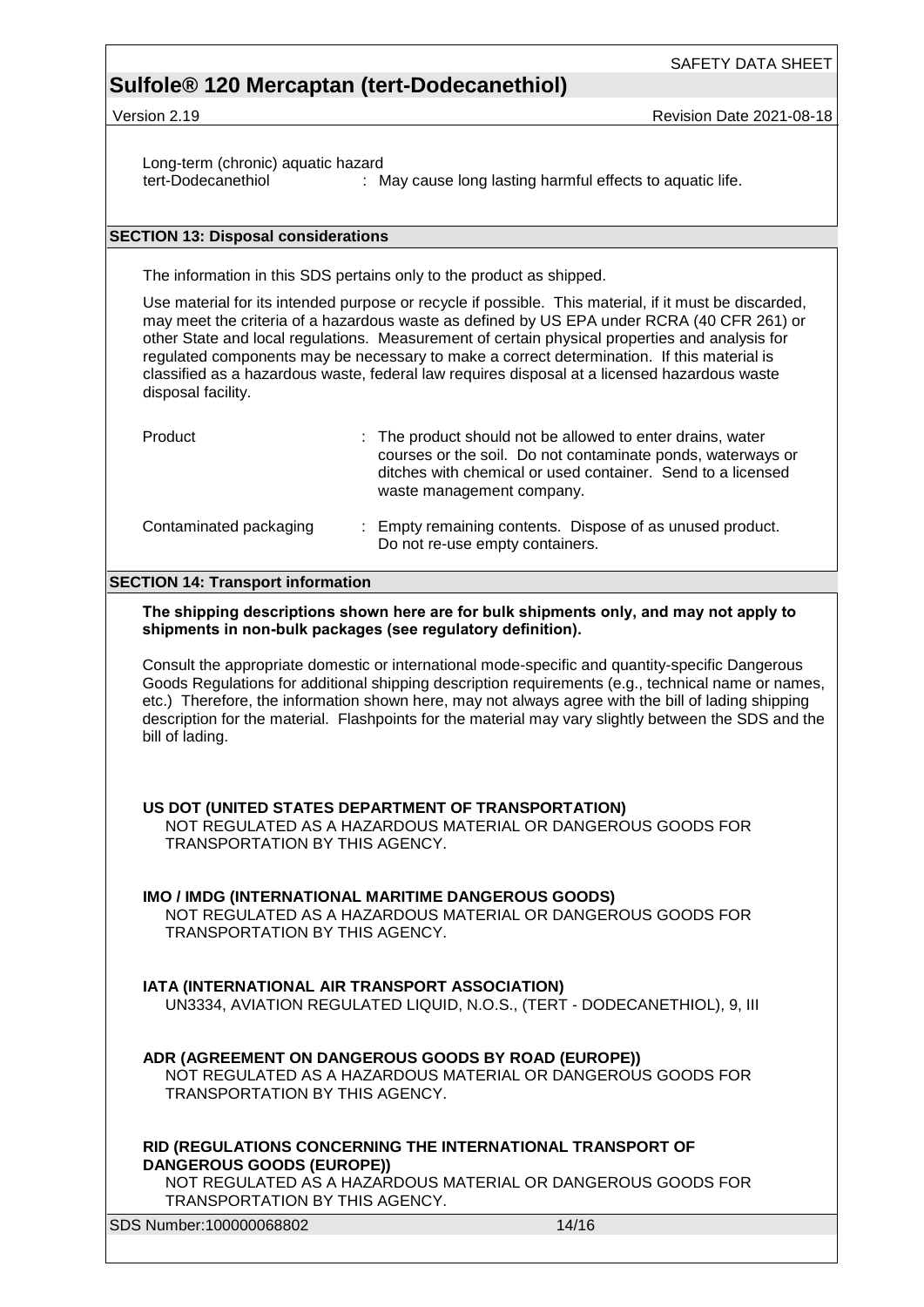Version 2.19 **Details and Contract Contract Contract Contract Contract Contract Contract Contract Contract Contract Contract Contract Contract Contract Contract Contract Contract Contract Contract Contract Contract Contrac** 

| <b>Other information</b><br>$\mathbf{H}$<br>Maritime transport in bulk according to IMO instruments<br><b>SECTION 15: Regulatory information</b><br><b>Notification status</b><br>Europe REACH<br>Switzerland CH INV<br>United States of America (USA)<br><b>TSCA</b><br>Canada DSL<br>Other AIIC<br>New Zealand NZIoC<br>Japan ENCS<br>Korea KECI<br>Philippines PICCS<br>Taiwan TCSI<br>China IECSC<br><b>Other regulations</b> | tert- Dodecanethiol, S.T. 3, Cat.Y<br>This product is in full compliance according to REACH<br>regulation 1907/2006/EC.<br>On the inventory, or in compliance with the inventory<br>On or in compliance with the active portion of the<br><b>TSCA</b> inventory<br>All components of this product are on the Canadian<br><b>DSL</b><br>On the inventory, or in compliance with the inventory<br>On the inventory, or in compliance with the inventory<br>On the inventory, or in compliance with the inventory<br>All substances in this product were registered, notified<br>to be registered, or exempted from registration by<br>CPChem through an Only Representative according to<br>K-REACH regulations. Importation of this product is<br>permitted if the Korean Importer of Record was<br>included on CPChem's notifications or if the Importer of |
|-----------------------------------------------------------------------------------------------------------------------------------------------------------------------------------------------------------------------------------------------------------------------------------------------------------------------------------------------------------------------------------------------------------------------------------|-------------------------------------------------------------------------------------------------------------------------------------------------------------------------------------------------------------------------------------------------------------------------------------------------------------------------------------------------------------------------------------------------------------------------------------------------------------------------------------------------------------------------------------------------------------------------------------------------------------------------------------------------------------------------------------------------------------------------------------------------------------------------------------------------------------------------------------------------------------|
|                                                                                                                                                                                                                                                                                                                                                                                                                                   |                                                                                                                                                                                                                                                                                                                                                                                                                                                                                                                                                                                                                                                                                                                                                                                                                                                             |
|                                                                                                                                                                                                                                                                                                                                                                                                                                   |                                                                                                                                                                                                                                                                                                                                                                                                                                                                                                                                                                                                                                                                                                                                                                                                                                                             |
|                                                                                                                                                                                                                                                                                                                                                                                                                                   |                                                                                                                                                                                                                                                                                                                                                                                                                                                                                                                                                                                                                                                                                                                                                                                                                                                             |
|                                                                                                                                                                                                                                                                                                                                                                                                                                   | Record themselves notified the substances.                                                                                                                                                                                                                                                                                                                                                                                                                                                                                                                                                                                                                                                                                                                                                                                                                  |
|                                                                                                                                                                                                                                                                                                                                                                                                                                   | On the inventory, or in compliance with the inventory<br>On the inventory, or in compliance with the inventory<br>On the inventory, or in compliance with the inventory                                                                                                                                                                                                                                                                                                                                                                                                                                                                                                                                                                                                                                                                                     |
|                                                                                                                                                                                                                                                                                                                                                                                                                                   | Law on Prevention and Control of Environment<br>Pollution by Solid Waste, Provisions on the Safe Use<br>of Chemicals at Workplace, Law on the Prevention and<br>Control of Occupational Diseases, Fire Protection Law                                                                                                                                                                                                                                                                                                                                                                                                                                                                                                                                                                                                                                       |
| <b>Other regulations</b>                                                                                                                                                                                                                                                                                                                                                                                                          | Law on the Prevention and Control of Occupational<br><b>Diseases</b>                                                                                                                                                                                                                                                                                                                                                                                                                                                                                                                                                                                                                                                                                                                                                                                        |
| <b>SECTION 16: Other information</b>                                                                                                                                                                                                                                                                                                                                                                                              |                                                                                                                                                                                                                                                                                                                                                                                                                                                                                                                                                                                                                                                                                                                                                                                                                                                             |
| <b>Further information</b><br>Legacy SDS Number<br>34650<br>÷.                                                                                                                                                                                                                                                                                                                                                                    |                                                                                                                                                                                                                                                                                                                                                                                                                                                                                                                                                                                                                                                                                                                                                                                                                                                             |
| SDS Number:100000068802                                                                                                                                                                                                                                                                                                                                                                                                           | 15/16                                                                                                                                                                                                                                                                                                                                                                                                                                                                                                                                                                                                                                                                                                                                                                                                                                                       |